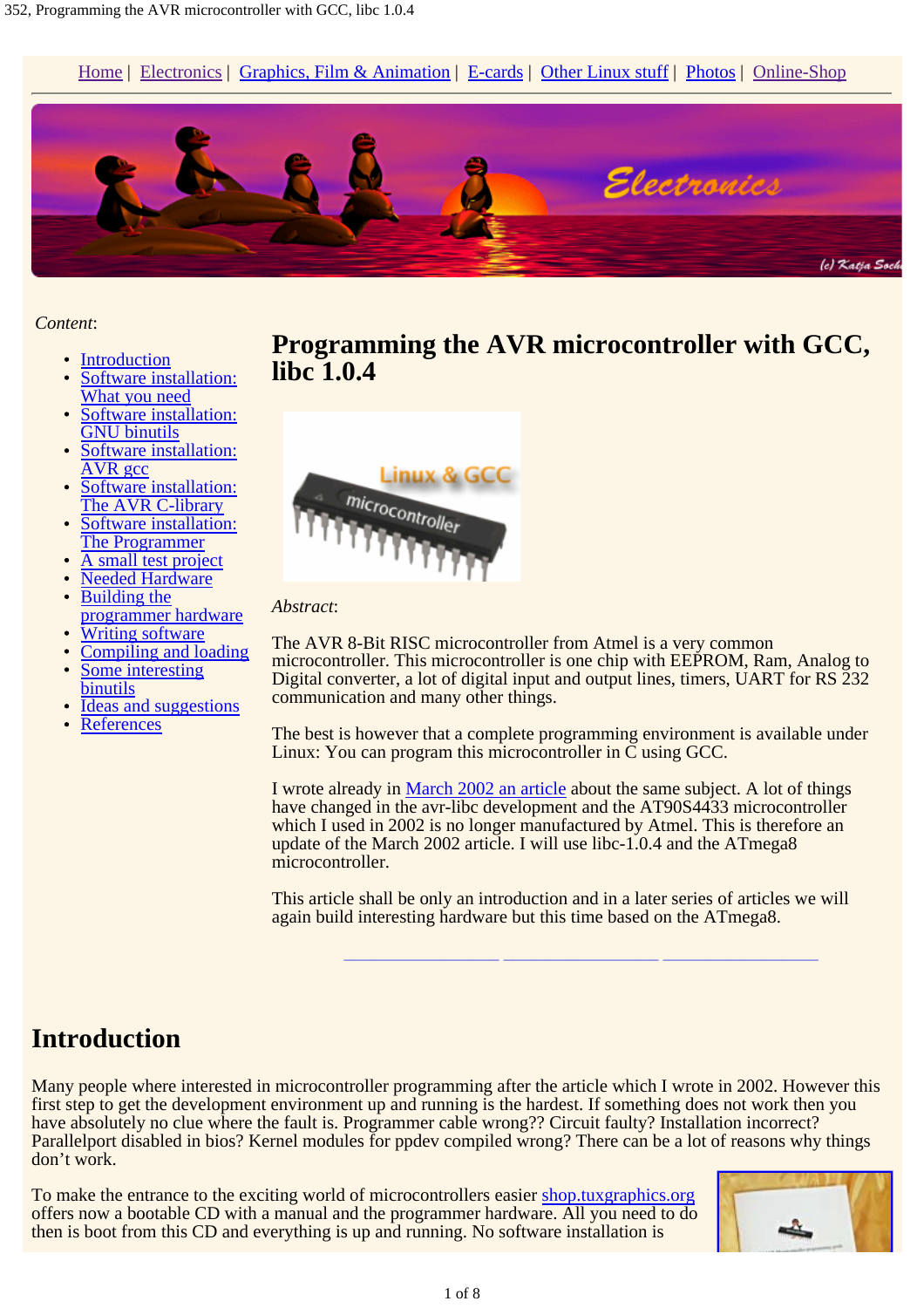required and nothing is modified on your local computer.

Even I use such a CD now for a while because the hardware I build often survives several generations of kernels and software installations on my PC. If I want later on to update some microcontroller software then I do not have to worry if the development environment on my Linux PC is still working. I just boot from the CD and it is up and running.

Independent of this CD I will explain the installation of the GCC avr development environment in the following paragraphs. If you have the CD from tuxgraphics then continue with chapter "A small test project".



### **Software installation: What you need**

To use the GNU C development environment you need the following software:

| $\frac{1}{2}$ binutils-2.15.tar.bz2                | <b>Available from:</b><br>ftp://ftp.gnu.org/gnu/binutils/<br>or any mirror. E.g:<br>ftp://gatekeeper.dec.com/pub/GNU/binutils/ |  |
|----------------------------------------------------|--------------------------------------------------------------------------------------------------------------------------------|--|
| $ $ gcc-core-3.4.2.tar.bz2 $ $ or any mirror. E.g. | Available from: ftp://ftp.gnu.org/gnu/gcc/<br>ftp://gatekeeper.dec.com/pub/GNU/gcc/                                            |  |
|                                                    | avr-libc-1.0.4.tar.bz2 The AVR C-library is available from: http://savannah.nongnu.org/projects/avr-libc/                      |  |
|                                                    | uisp-20040311.tar.bz2 The AVR programmer software is available from: http://savannah.nongnu.org/projects/uisp                  |  |

We will install all the programs to /usr/local/avr. This is to keep the program separate from your normal Linux C compiler. Create this directory with the command:

```
 mkdir /usr/local/avr
```
You can add it already now to your PATH: mkdir /usr/local/avr/bin export PATH=/usr/local/avr/bin:\${PATH}

## **Software installation: GNU binutils**

The binutils package provides all the low-level utilities needed for building object files. It includes an AVR assembler (avr-as), linker (avr-ld), library handling tools (avr-ranlib, avr-ar), programs to generate object files loadable to the microcontroller's EEPROM (avr-objcopy), disassembler (avr-objdump) and utilities such as avr-strip and avr-size.

Run the following commands to build and install the binutils :

```
tar jxvf binutils-2.15.tar.bz2
cd binutils-2.15/
mkdir obj-avr
cd obj-avr
../configure --target=avr --prefix=/usr/local/avr --disable-nls
make
# as root:
make install
```
Add the line /usr/local/avr/lib to the file /etc/ld.so.conf and run the command /sbin/ldconfig to rebuild the linker cache.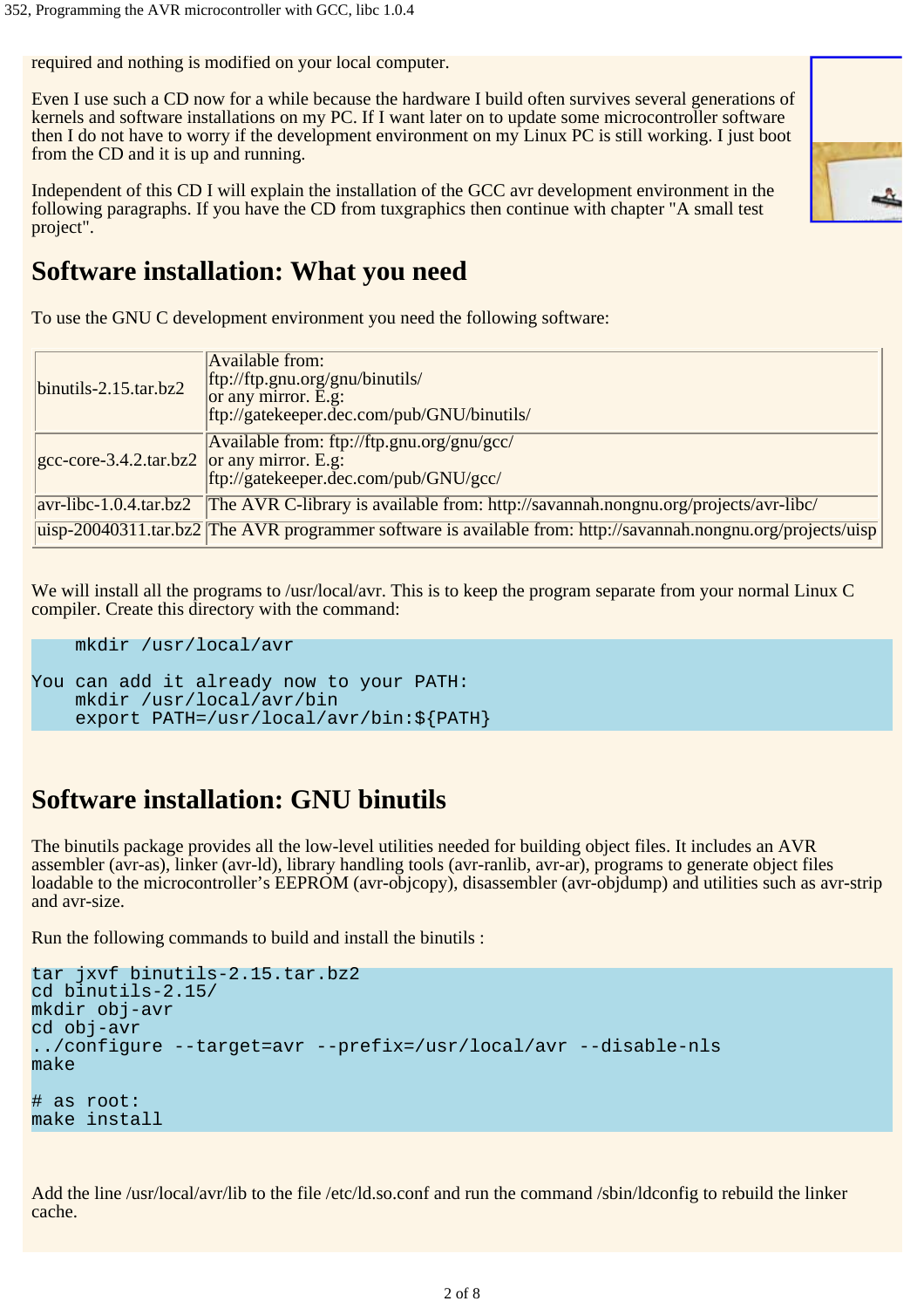# **Software installation: AVR gcc**

avr-gcc will be our C compiler.

Run the following command to build and install it:

```
tar jxvf gcc-core-3.4.2.tar.bz2
cd gcc-3.4.2
mkdir obj-avr
cd obj-avr
../configure --target=avr --prefix=/usr/local/avr --disable-nls --enable-languag
make
```
# as root: make install

### **Software installation: The AVR C-library**

The C-library is quite stable now compared to the one I presented in March 2002. Run the following command to build and install it:

```
tar jxvf avr-libc-1.0.4.tar.bz2
cd avr-libc-1.0.4
PREFIX=/usr/local/avr
export PREFIX
sh -x ./doconf
./domake
cd build
```
#as root: make install

### **Software installation: The Programmer**

The programmer software loads the specially prepared object code into the EEPROM of our microcontroller.

The uisp programmer for Linux is a very good programmer. It can be used directly from within a Makefile. You just add a "make load" rule and you can compile and load the software in one go.

uisp is installed as follows:

```
tar jxvf uisp-20040311.tar.bz2.tar
cd uisp-20040311
./configure --prefix=/usr/local/avr
make
# as root:
make install
```
### **A small test project**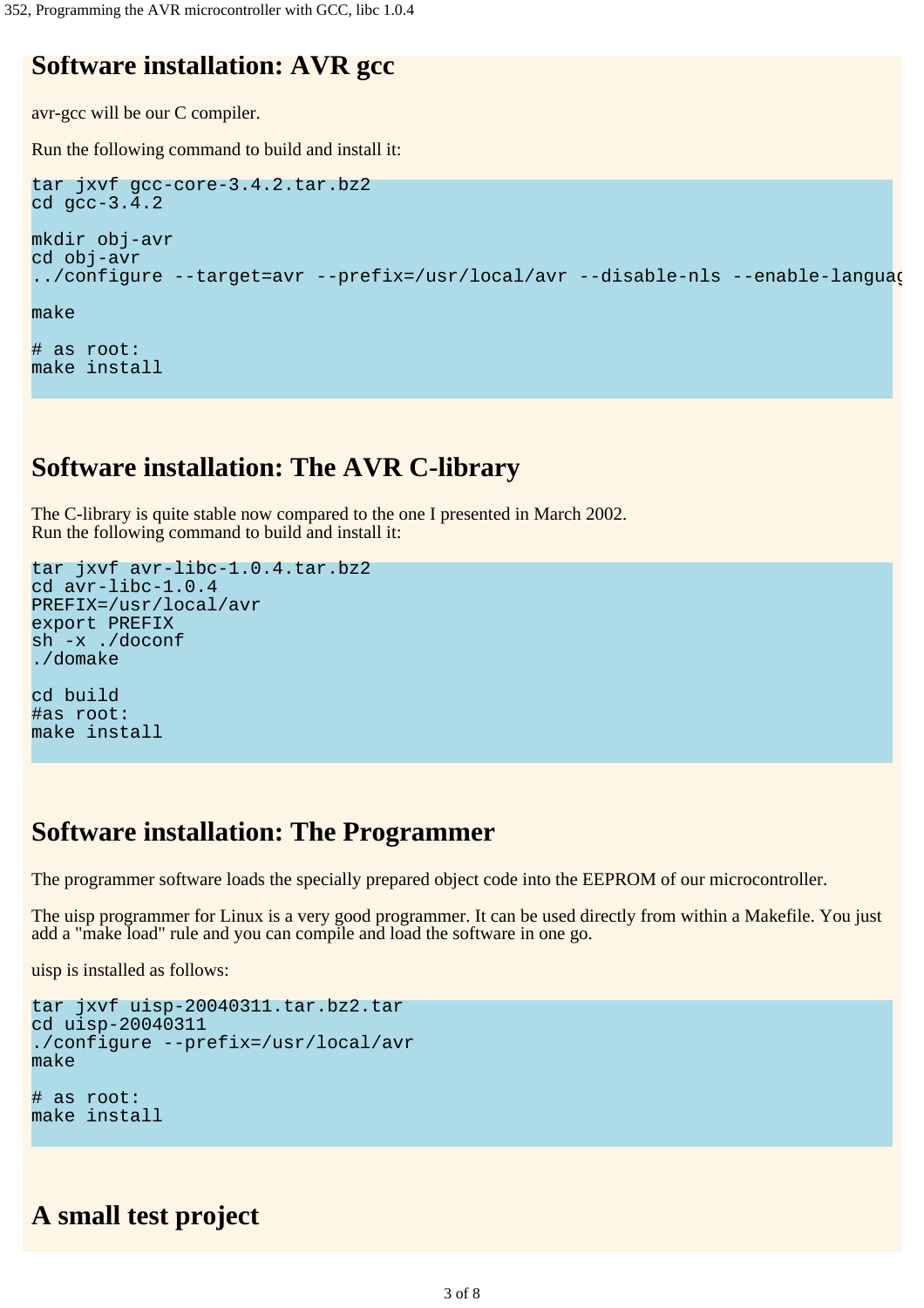We will start with a small test circuit which you can expand later on.

This circuit can also be used as a simple test environment for more complex hardware. You can easily test load software and attach sensors or measurement equipment.

Our test program as presented here will just cause a LED to blink.



## **Needed Hardware**

You need the parts listed in the table below. Although it is a very common microcontroller it might not be available in every local radio shop but bigger distributors for electronic components like ( www.conrad.de (germany), www.selectronic.fr (france), digikey.com (US, CA), etc... have it in store).

The best place to get the microcontroller and the other parts is however: shop.tuxgraphics.org ;-).



1 x ATmega8 DIP version, Atmel 8 bit Avr risc processor.

1 x 28 pin 7.5mm IC socket

The 28 pin socket is a bit more difficult to get. Usually the 28 sockets are 14mm wide but we need a 7.5mm socket.

1 x 10K resistor (color code: brown,black,orange)

- 1 x 1K resistor (color code: brown,black,red)
- 1 x 10uF electrolytic capacitor
- Some wires

1 x LED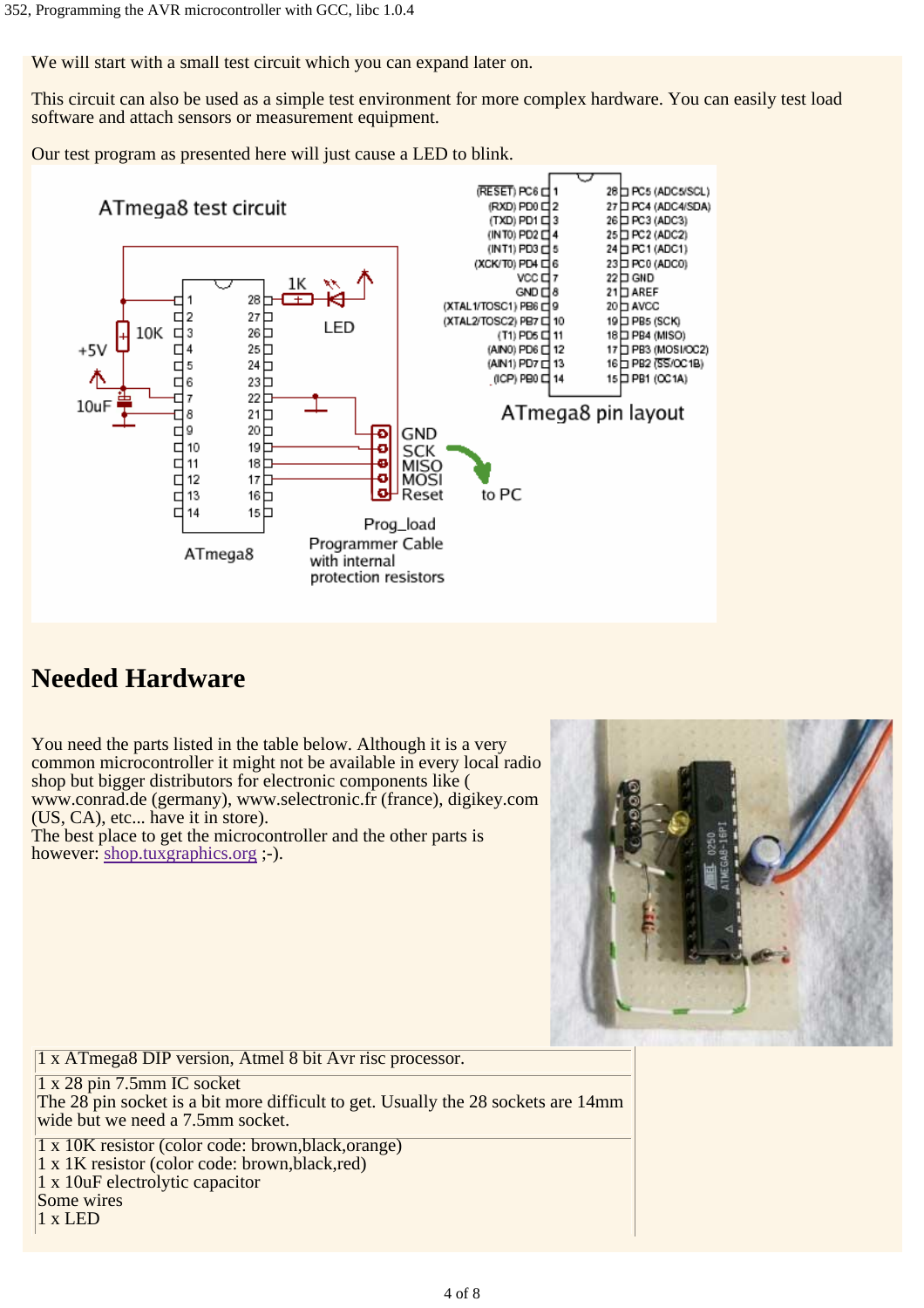matrix board The following is needed for the programmer (not needed if you get the "Linux AVR programming kit" from tuxgraphics): 1 x DB25 connector to plug into the parallel port. Any kind of 5 pin connector/socket for the programmer. I recommend to use precision strip connectors (similar to IC sockets) and break 5 pins off. 1 x 220 Ohm resistor (color code: red,red,brown) 2 x 470 Ohm resistor (color code: yellow,purple,brown)

In addition to the above parts you need a 5V electronically stabilized DC power supply or you can use a 4.5V battery as power supply.

You have probably noticed that we do not need a crystal. This is because the ATmega8 has now a build-in oscilator. This oscilator can be used when accurate timing is not an issue. However if you want to build precise measurement equipment or you want to use the UART/RS232 interface then you will need a crystal. Which type of oscilator is used can be defined via fuse bits which you can modify with the programmer. By default (factory setting) the internal 1Mhz oscilator is active.

## **Building the programmer hardware**

The AVR microcontrollers allows for in circuit programming (ISP). That is: you do not need to remove the microcontroller form the board to program it. You will see that you can get different programmer hardware from 50-150 Euro. However with Linux running it is also possible to build a very simple programmer that does the job. You need a free parallel port on your computer and the following cable.

Note that this is an improved programmer compared to the one presented in the March 2002 article. We build the protection resistors into the programmer. This will then save some space and parts on the circuit board. The wiring for the programmer cable has to be as follows:

|                 |                                       |                          | pin on pcb pin on AVR protection resistor Pin on parallel port |
|-----------------|---------------------------------------|--------------------------|----------------------------------------------------------------|
| $\vert 5 \vert$ | Reset(1)                              | $- -$                    | $\left  \text{Init} \left( 16 \right) \right $                 |
|                 | $\overline{\text{MOSI (17)}}$ 470 Ohm |                          | $\overline{D0(2)}$                                             |
| $\overline{3}$  | $\overline{\text{MISO} (18)}$ 220 Ohm |                          | $\sqrt{\text{Busy}(11)}$                                       |
|                 | $\overline{\text{SCK} (19)}$          | $\sqrt{470 \text{ Ohm}}$ | $\sqrt{\text{Strobe}(1)}$                                      |
|                 | <b>GND</b>                            |                          | $\sqrt{\text{GND}(18)}$                                        |



The cable should not be longer than 70cm.

The protection resistors can be build into the connector as show on the picture on the right.

## **Writing software**

The Atmeag 8 can be programmed in plain C with the help of gcc. To know some AVR assembler can be useful but it is not needed.

The AVR libc comes with an avr-libc-user-manual-1.0.4.pdf (1139921 bytes) which documents all functions available in C. From Atmel's website, (www.atmel.com, go to: avr products -> 8 bit risc-> Datasheets), you can download the complete data sheet. It describes all the registers and how to use the CPU.

One thing to keep in mind when using a microcontroller is that it has only a few bytes of Ram. That means you must not declare large data structures or strings. Your program should not use deeply nested function calls or recursion.

Much better than all theory is a real example. We will write a program that causes our LED to blink in 0.5 seconds intervals. Not very useful but very good to get started.

The avr-libc has changed a lot. Previously you did set a bit on a port with sbi and you cleared it with cbi. Now those functions are deprecated. First I present the "good old way":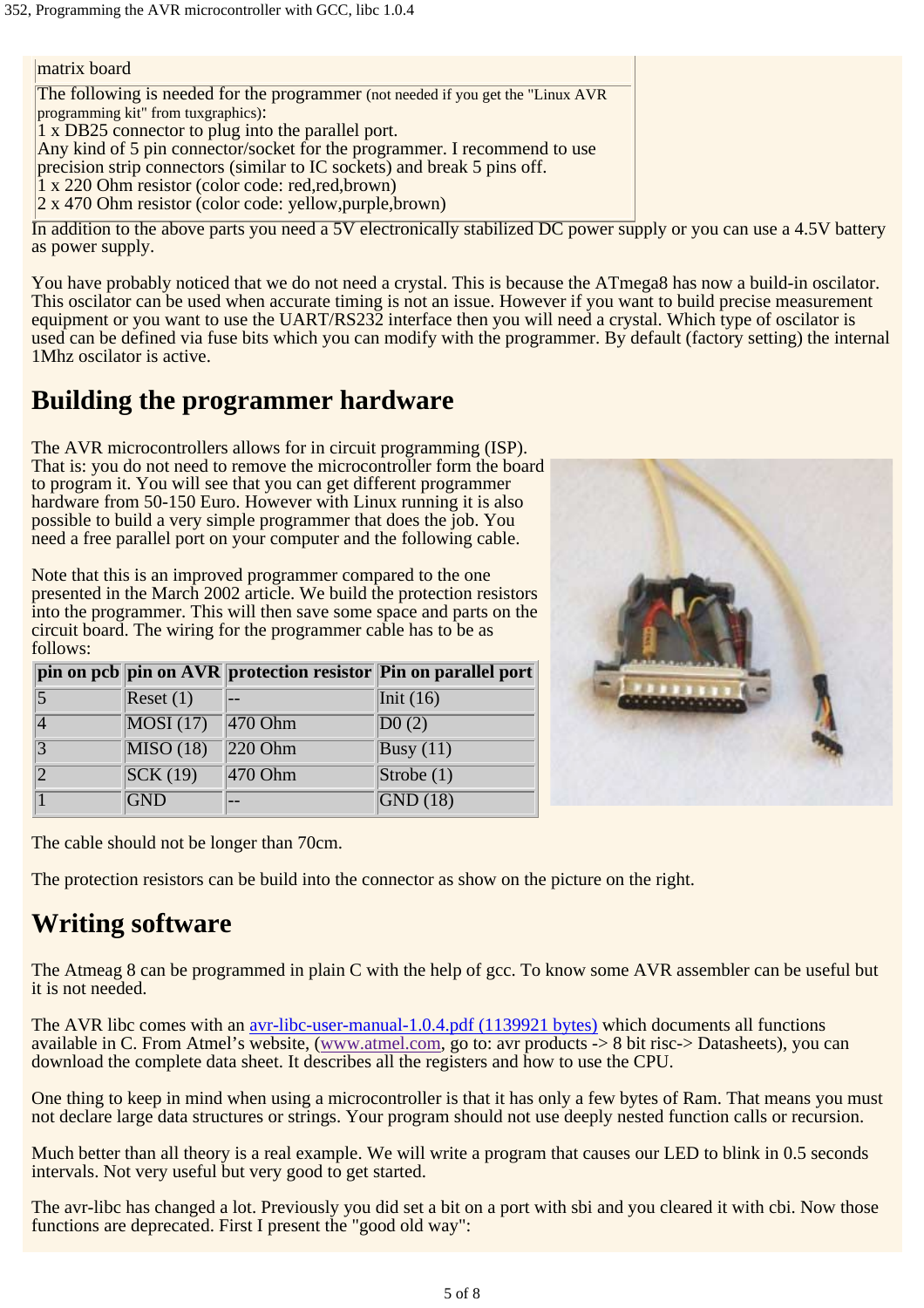```
 /* defines for future compatibility */
     #ifndef cbi
    #define cbi(sfr, bit) ( SFR BYTE(sfr) \&= ~ BV(bit))
     #endif
     #ifndef sbi
    #define sbi(sfr, bit) (SFR BYTE(sfr) |= BV(bit))
     #endif
     void main(void)
    \left\{ \right\}/* INITIALIZE */ /* enable PC5 as output */
           sbi(DDRC,PC5);
          /* BLINK, BLINK \ldots */
          while (1) {
                  /* led on, pin=0 */
                  cbi(PORTC,PC5);
                 delay_m s(500); /* set output to 5V, LED off */
                  sbi(PORTC,PC5);
          delay_ms(500);<br>}
 }
     }
```
The following example does exactly the same but uses the new syntax:

```
 void main(void)
    \{ /* INITIALIZE */
           /* enable PC5 as output */
          DDRC = BV(PC5);
          \frac{1}{2} BLINK, BLINK ... */
            /* PC5 is 5 (see file include/avr/iom8.h) and _BV(PC5) is 00100000 */
          while (1) /* led on, pin=0 */
                 PORTC&= ~\_BV(PC5); delay_ms(500);
                  /* set output to 5V, LED off */
                 PORTC = \underline{B}V(PC5);
                 delay_m s(500); }
     }
```
The above code snipet shows how simple it is to write a program. You see only the main program, the delay ms function is included in the <u>full listing (avrm8ledtest.c)</u>. To use pin PC5 as output you need to set the PC5 bit in the data direction register for port C (DDRC). After that you can set PC5 to 0V with the function cbi(PORTC,PC5) (clear bit PC5) or to 5 $\bar{V}$  with sbi(PORTC,PC5) (set bit PC5). The value of "PC5" is defined in iom8.h which is included via io.h. You don't have to worry about it. If you have already written programs for multi user / multi tasking systems such as Linux you know that one must never program a non blocking endless loop. This would be a waste of CPU time and slow the system very much down. In the case of the AVR this is different. We don't have several tasks and there is no other program running. There is not even an operating system. It is therefore quite normal to busy loop forever.

### **Compiling and loading**

Before you start make sure that you have /usr/local/avr/bin in the PATH. If needed edit your .bash\_profile or .tcshrc and add: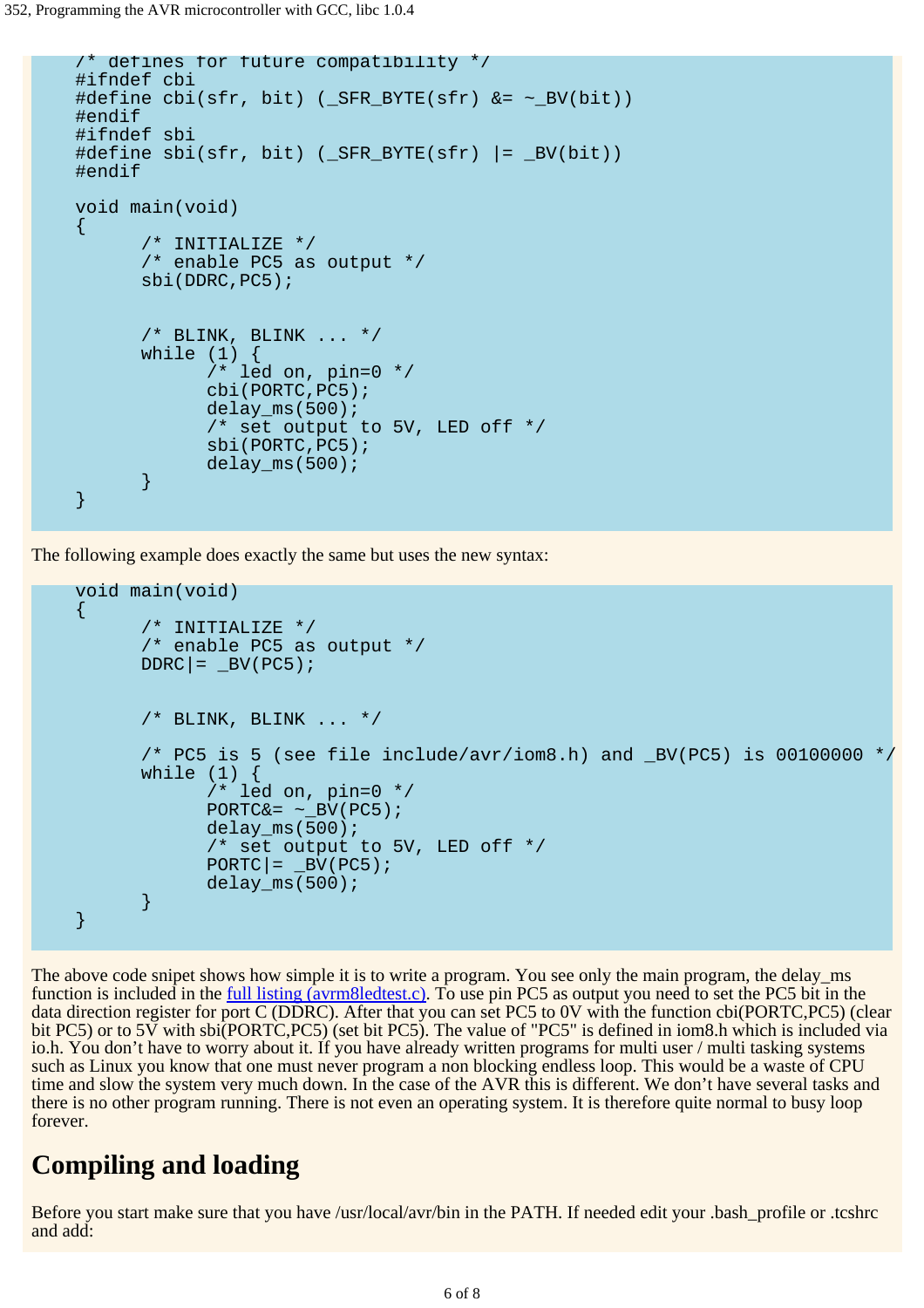export PATH=/usr/local/avr/bin:\${PATH} (for bash) setenv PATH /usr/local/atmel/bin:\${PATH} (for tcsh)

We use the parallel port and uisp to program the AVR. Uisp uses the ppdev interface of the kernel. Therefore you need to have the following kernel modules loaded:

 # /sbin/lsmod parport\_pc ppdev parport

Check with the command /sbin/lsmod that they are loaded otherwise load them (as root) with:

```
 modprobe parport
 modprobe parport_pc
 modprobe ppdev
```
It is a good idea to execute these commands automatically during startup. You can add them to a rc script (e.g for Redhat /etc/rc.d/rc.local).

To use the ppdev interface as normal user root needs to give you write access by once running the command

chmod 666 /dev/parport0

Make as well sure that no printer daemon is running on the parallel port. If you have one running then stop it before you connect the programmer cable. Now everything is ready to compile and program our microcontroller.

The package for our test program (avrm8ledtest-0.1.tar.gz) includes a make file. All you need to do is type:

make make load

This will compile and load the software. I will not go into the details of all the commands. You can see them in the Makefile and they are always the same. I can my self not remember all of them. I just know that I need to use "make" load". If you want to write a different program then just replace all occurrences of avrm8ledtest in the Makefile with the name of your program.

## **Some interesting binutils**

More interesting than the actual compilation process are some of the binutils. Those utilities have however not really changed since March 2002. Take a look at the "Some interesting binutils" chapter in article231, March 2002.

### **Ideas and suggestions**

The ATmega8 is compatible to the AT90S4433 for most uses. You need to program the fuse bits to use the external oscilator and the previously presented hardware might work with possibly minor changes. Unfortunatley I have not had time yet to re-test all circuits for the ATmega8. If you want to be on the save side then use the AT90S4433 for the old articles. If you don't mind to troubleshoot and solve problems then try the ATmega8 with the old articles/circuits.

Here is a list of those previous hardware articles:

- A LCD control panel for your Linux server
- A microcontroller based DC power supply
- Frequency counter 1Hz-100Mhz with LCD display and RS232 interface
- Linux USB LCD display with watchdog and buttons
- Building an autonomous light finder robot

Note: the programmer presented here includes already the protection resistors which were build into the circuit board